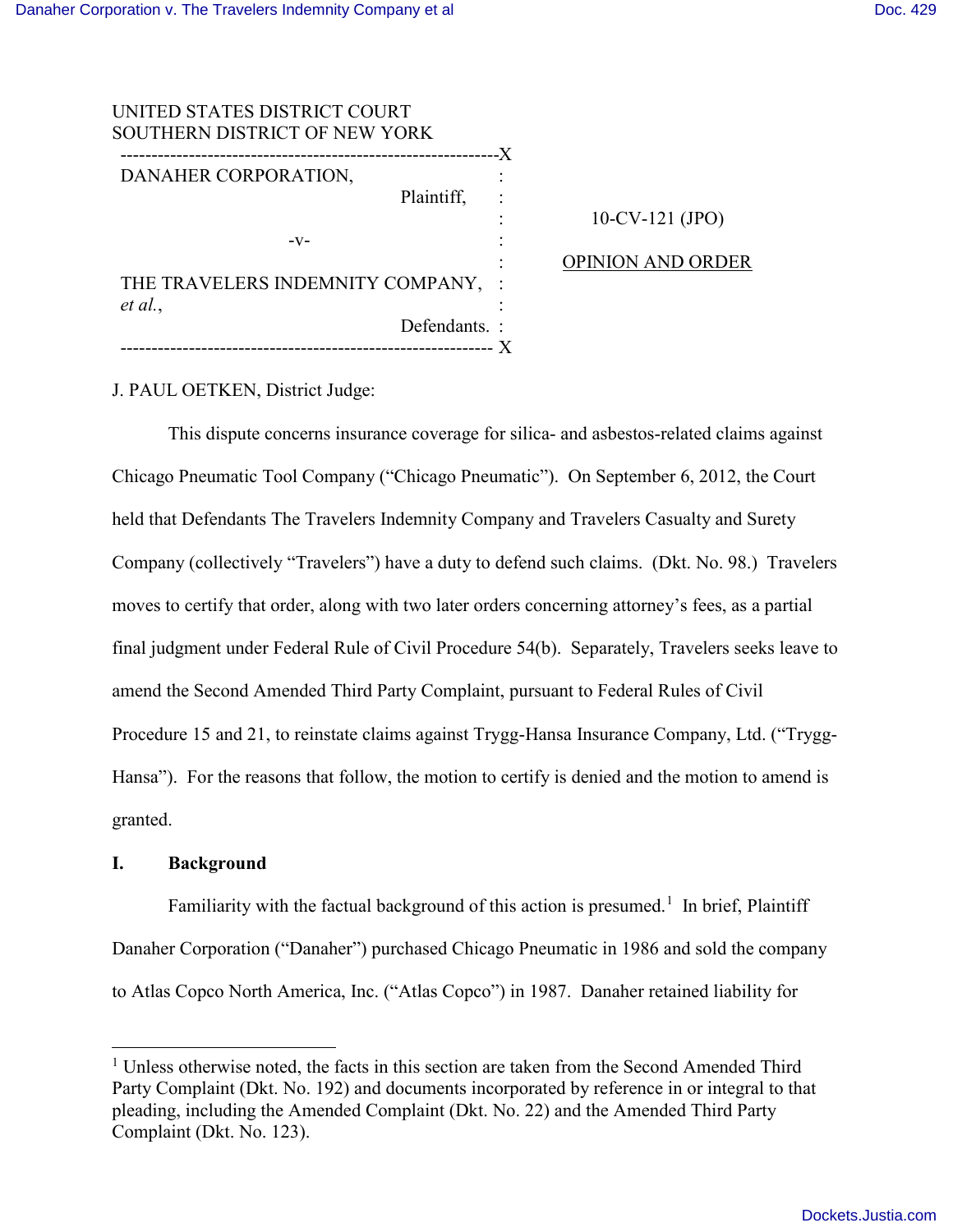products liability losses arising from products manufactured by Chicago Pneumatic prior to the sale, and obtained rights to receive the proceeds of insurance policies covering those losses. Chicago Pneumatic has been and continues to be a defendant in claims arising from the use of its products (the "Underlying Claims"). Danaher has incurred defense and indemnity costs as a result of the Underlying Claims.

Travelers issued general liability insurance policies to Chicago Pneumatic and Danaher between 1936 and 1987. Danaher filed this action on January 7, 2010, seeking coverage of the Underlying Claims. (Dkt. No. 1.) Danaher then filed an Amended Complaint naming additional insurers as Defendants, and after two years of discovery, moved with Atlas Copco for summary judgment on whether Travelers had a duty to defend the Underlying Claims. (Dkt. No. 53.)

On September 6, 2012, the Court ruled that Travelers has a duty to defend. (Dkt. No. 98.) Atlas Copco thereafter moved for an order directing Travelers to pay the attorney's fees and costs incurred to obtain the ruling that Travelers must defend the Underlying Claims. (Dkt. No. 107.) The Court granted Atlas Copco's motion in an April 5, 2013 order adopting a Report and Recommendation from the Honorable James C. Francis. (Dkt. No. 167.) The Court thereafter referred two issues regarding fees to Judge Francis. (*See* Dkt. Nos. 189, 295.) On April 14, 2015, the Court adopted Judge Francis's Report and Recommendation and granted the motions for attorney's fees filed by Atlas Copco and Danaher. (Dkt. No. 295.) Travelers now seeks to certify the orders concerning the duty to defend and the award of fees—specifically, the September 6, 2012 decision, the April 5, 2013 decision, and the April 14, 2015 decision collectively as a partial final judgment.

Travelers also seeks to amend the Second Amended Third Party Complaint to add claims for contribution and allocation against Trygg-Hansa. (Dkt. No. 302.) Travelers previously asserted these claims in its Amended and Second Amended Third Party Complaints. (Dkt. Nos.

2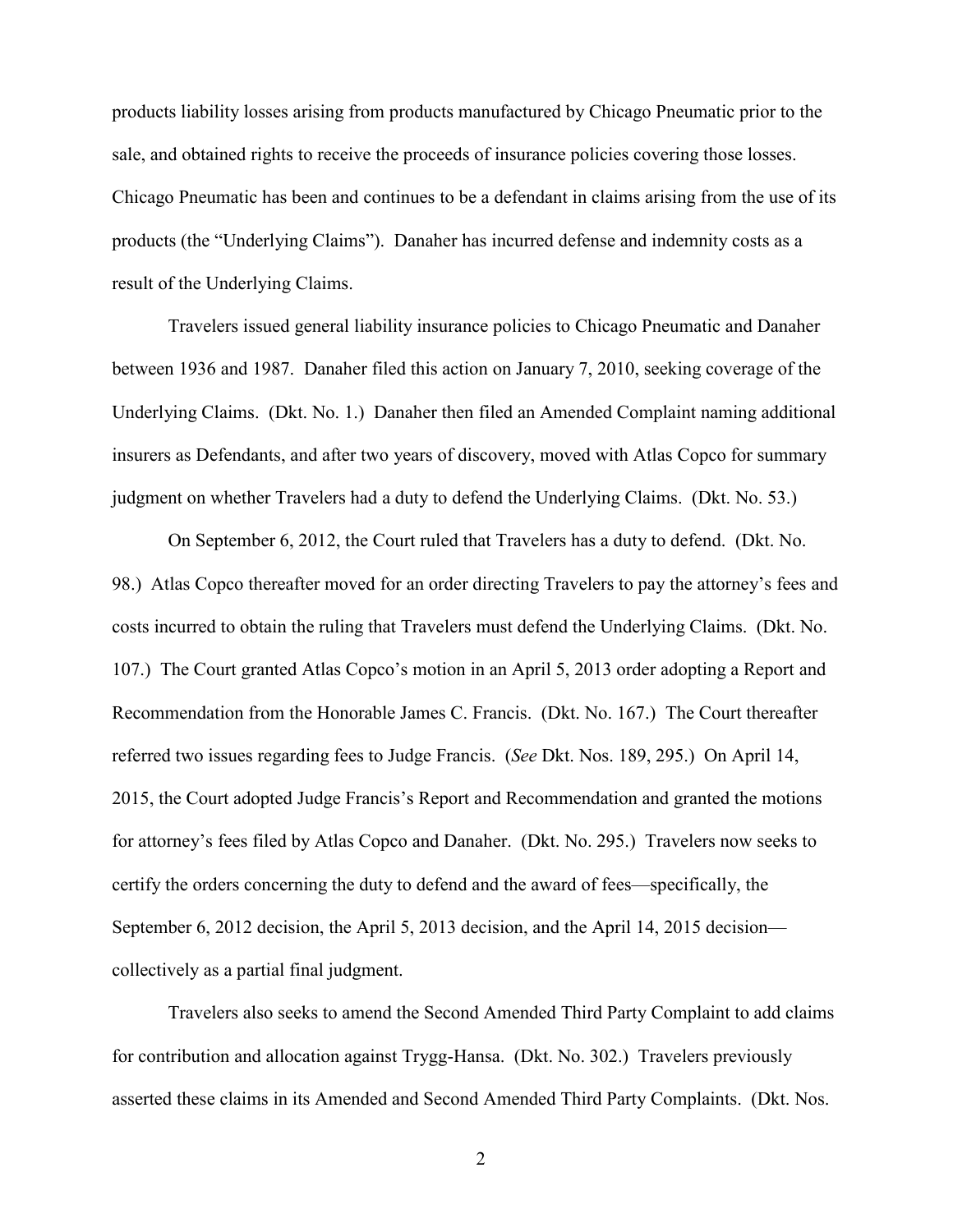123, 192.) The Court dismissed the claims against Trygg-Hansa and other impleaded insurers in the Amended Third Party Complaint because, among other reasons, Travelers had not alleged that it paid to defend the policyholders or that the impleaded insurers had failed to pay their fair share of the costs incurred. (Dkt. No. 189 at 11-12.)

Travelers then filed a Second Amended Third Party Complaint, which several impleaded insurers moved to dismiss. On December 12, 2014, the Court granted the motion to dismiss claims against Trygg-Hansa because Travelers had not alleged that the policies issued by Trygg-Hansa, which are excess rather than primary insurance policies, had attached after exhaustion of the primary insurance policies. (Dkt. No. 278 at 19 ("The [Second Amended Third Party Complaint] contains no allegation that the primary policies have been or will be exhausted through indemnification of the Underlying Claims.") Travelers now moves to reinstate its claims against Trygg-Hansa on the ground that new evidence obtained during discovery indicates that the relevant primary insurance policies have been exhausted or impaired such that it has plausible claims for contribution and allocation against Trygg-Hansa.

### **II. Discussion**

## **A. Motion to Certify**

As a general rule, "there is a historic federal policy against piecemeal appeals." *S.E.C. v. Frohling*, 614 F. App'x 14, 17 (2d Cir. 2015) (quoting *Curtiss-Wright Corp. v. General Electric Co.*, 446 U.S. 1, 8 (1980)) (internal quotation marks omitted). "In an exception to this general principle, Rule 54(b) gives the district court authority to enter a final judgment as to fewer than all of the claims by or against a given party . . . thereby permitting an immediate appeal before the action is concluded." *Id.* District courts may certify partial final judgments only after "expressly determin[ing] that there is no just reason for delay." Fed. R. Civ. P. 54(b). In making that determination, courts consider both "judicial administrative interests" and "the equities

3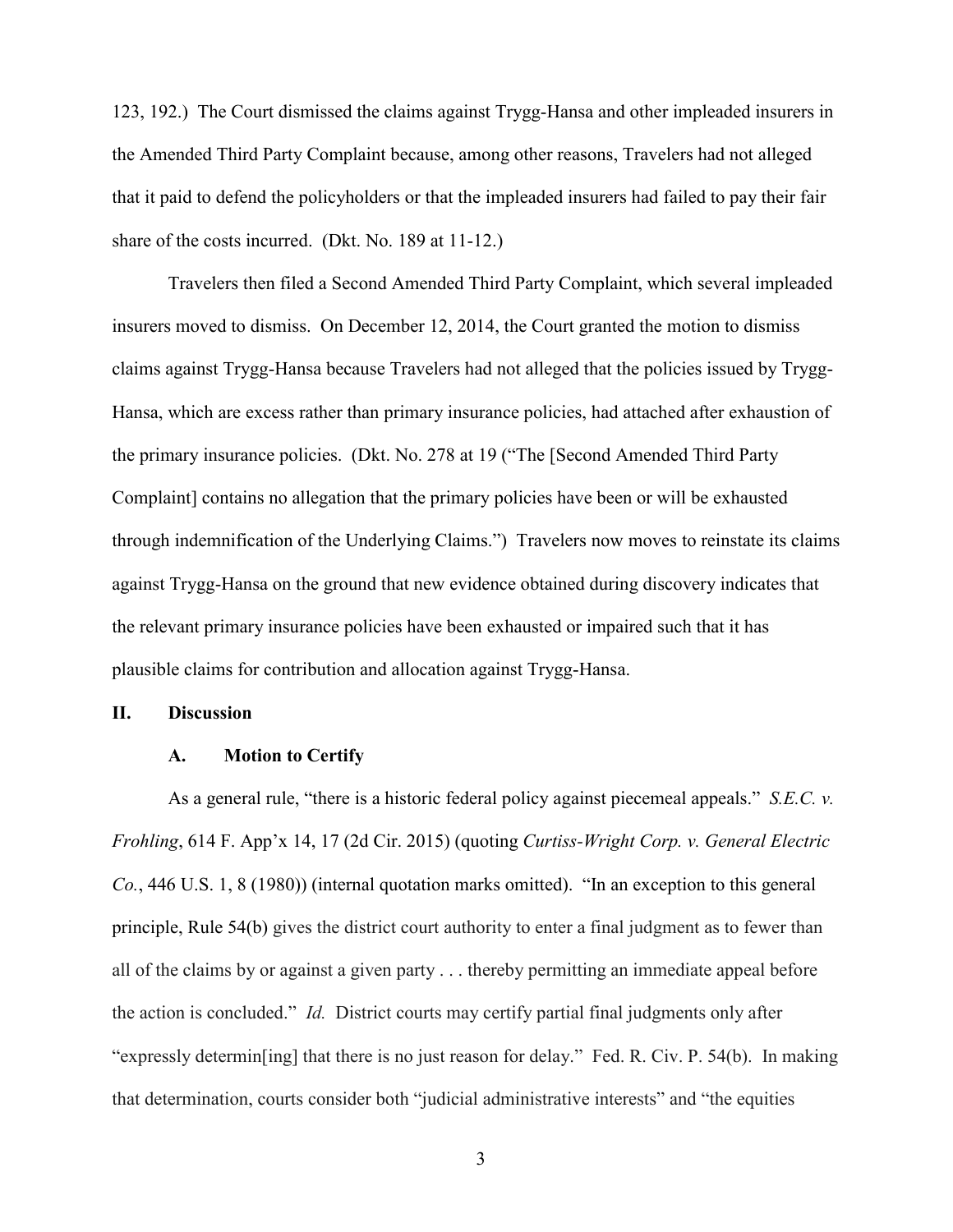involved." *Frohling*, 614 F. App'x at 17 (quoting *Curtiss-Wright*, 446 U.S. at 8). While "the decision to certify is left to the sound judicial discretion of the district court," *id.* (quoting *Curtiss-Wright*, 446 U.S. at 10) (internal quotation marks omitted), the Second Circuit has cautioned that the power to enter a partial final judgment should "be exercised sparingly." *Id.* (quoting *Harriscom Svenska AB v. Harris Corp.*, 947 F.2d 627, 629 (2d Cir. 1991)); *see also In re Vivendi Universal, S.A. Sec. Litig.*, No. 02-CV-5571, 2012 WL 362028, at \*2 (S.D.N.Y. Feb. 6, 2012) (quoting *Novick v. AXA Network, LLC*, 642 F.3d 304, 311 (2d. Cir. 2011) ("It does not normally advance the interests of sound judicial administration or efficiency to have piecemeal appeals that require two (or more) three-judge panels to familiarize themselves with a given case in successive appeals from successive decisions on interrelated issues.") (alteration omitted))).

Certification of the three decisions at issue is inappropriate at this time. While the duty to defend is arguably distinct from claims for indemnification, contribution, and allocation, "not all final judgments on individual claims should be immediately appealable, even if they are in some sense separable from the remaining unresolved claims." *Frohling*, 614 F. App'x at 17 (citation and alterations omitted). This complex, multi-party suit has progressed to the filing of fifteen separate full or partial motions for summary judgment. (See Dkt. No. 382.) Trial on at least some of the remaining issues could occur within the year and Travelers has not demonstrated a "danger of hardship or injustice" that offsets the obvious efficiency benefits of a single appeal. *In re Vivendi*, 2012 WL 362028, at \*4 (citation omitted). Permitting Travelers to appeal three decisions, issued years apart, at this stage of the litigation does not "advance the interests of sound judicial administration." *Novick*, 642 F.3d at 311 (citation omitted). The motion for entry of a partial final judgment is therefore denied.

4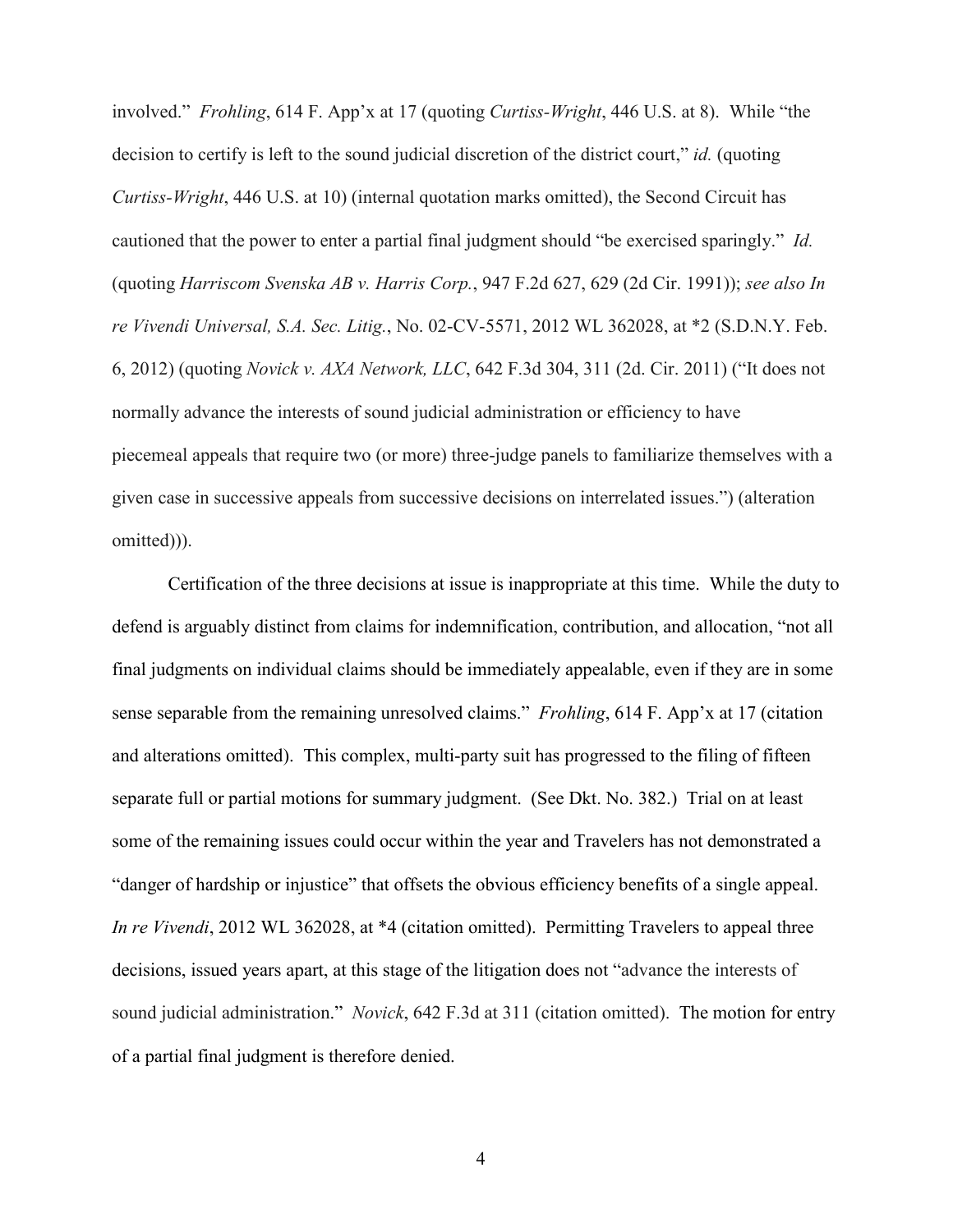## **B. Motion to Amend**

 $\overline{a}$ 

Federal Rule of Civil Procedure 15(a)(2) provides that leave to amend a pleading should be given "freely . . . when justice so requires." Under this standard, courts grant leave to amend unless the proposed amendment is futile, the amendment would unduly prejudice the opposing party, or the movant has unduly delayed, acted in bad faith, or repeatedly failed to cure deficiencies in previous pleadings. *In re Alcon S'holder Litig.*, 719 F. Supp. 2d 280, 281-82 (S.D.N.Y. 2010) (citation omitted). Where, as here, a third-party plaintiff seeks to add a defendant, a request to amend is often construed as a motion under Federal Rule of Civil Procedure 21, which permits courts to add or drop parties "at any time, on just terms." *Agerbrink v. Model Serv. LLC*, No. 14-CV-7841, 2016 WL 93865, at \*2 (S.D.N.Y. Jan. 7, 2016) (quoting Fed. R. Civ. P. 21). "In practice, the standard for deciding whether to permit joinder under Rule 21 is the same standard of liberality afforded to motions to amend pleadings under Rule 15." *Id.* (citation and internal quotation marks omitted).

Trygg-Hansa opposes Travelers' motion on the grounds that it is unduly delayed and futile.<sup>[2](#page-4-0)</sup> The motion is not unduly delayed because Travelers filed promptly, within weeks after receiving documents from Century Indemnity Company, the primary insurer at issue, indicating that its policies were either exhausted or significantly impaired.[3](#page-4-1) (*See* Dkt. No. 320 at 3, 6.)

<span id="page-4-0"></span> $2$  Travelers appears to argue that Trygg-Hansa lacks standing to oppose the motion to amend. (*See* Dkt. No. 320 at 2 n.2.) Courts in this circuit have observed that a non-party's standing to oppose a motion to amend "is, at best, dubious." *Copantitla v. Fiskardo Estiatorio, Inc.*, No 09- CV-1608, 2010 WL 1327921, at \*4 (S.D.N.Y. Apr. 5, 2010) (quoting *Vasquez v. Summit Women's Ctr., Inc., No.* 301-CV-955, 2001 WL 34150397, at \*1 n.1 (D. Conn. Nov. 16, 2001)). Even in the absence of an opposition, however, the Court must consider whether the proposed amendment is futile or unduly delayed. Accordingly, it is not necessary for the Court to decide whether Trygg-Hansa has standing to oppose the motion.

<span id="page-4-1"></span><sup>&</sup>lt;sup>3</sup> According to Travelers, Century is successor to CCI Insurance Company, which is successor to Insurance Company of North America, "the insurer that issued the primary policies sitting directly below the Trygg-Hansa Policies from 1987 to 1992." (Dkt. No. 303 at 1.) The Second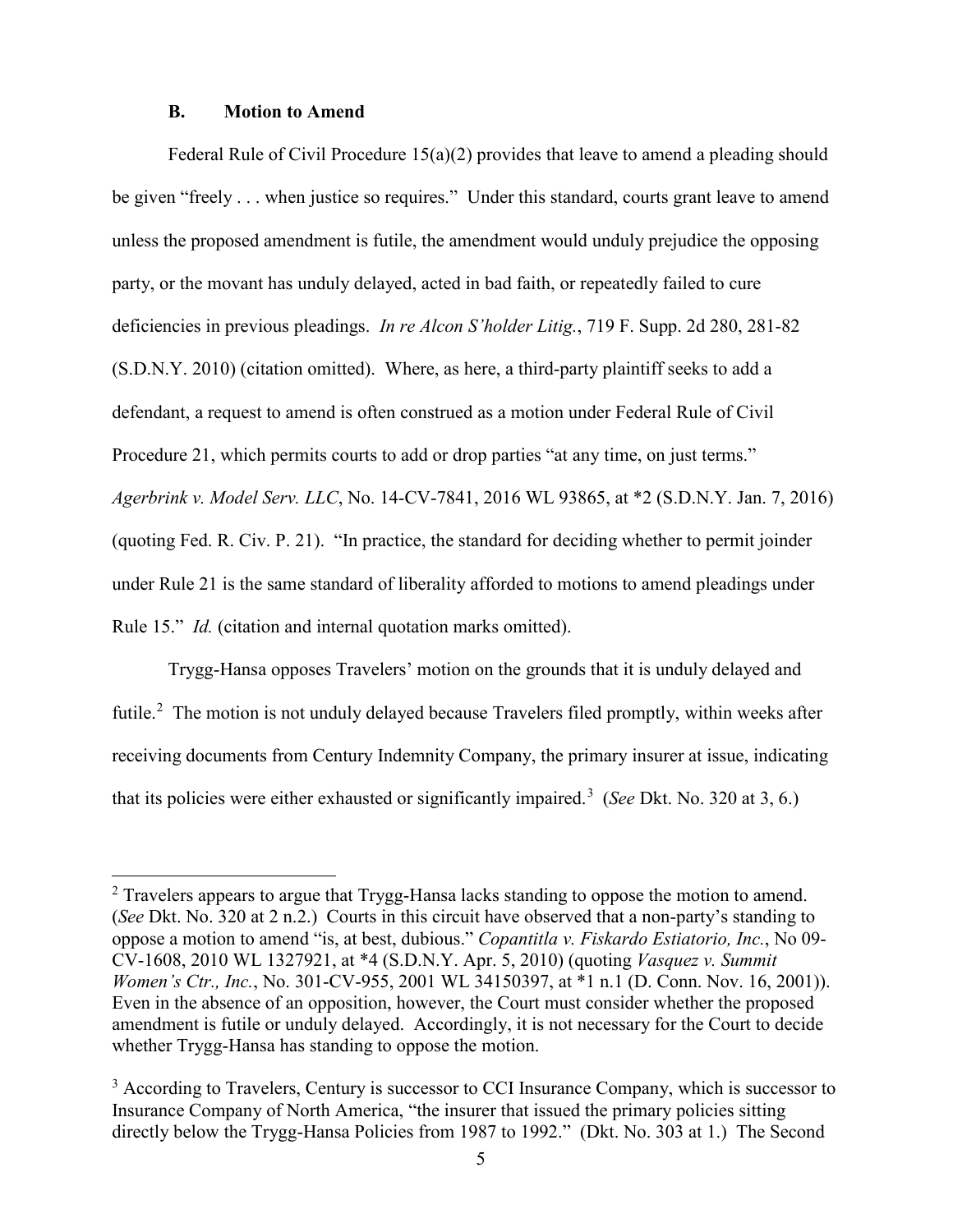As to futility, "[a]n amendment to a pleading will be futile if a proposed claim could not withstand a motion to dismiss pursuant to Rule 12(b)(6)." *Dougherty v. Town of N. Hempstead Bd. of Zoning Appeals*, 282 F.3d 83, 88 (2d Cir. 2002); *see AEP Energy Servs. Gas Holding Co*. *v. Bank of Am. NA*, 626 F.3d 699, 726 (2d Cir. 2010) ("Leave to amend may be denied on grounds of futility if the proposed amendment fails to state a legally cognizable claim or fails to raise triable issues of fact"); *McGuire v. Warren*, 207 F. App'x 34, 35 (2d Cir. 2006) ("Dismissal [under Rule 12(b)(6)] is not appropriate unless it appears beyond doubt that the plaintiff can prove no set of facts in support of his claim which would entitle him to relief.") (citation and internal quotation marks omitted).

Trygg-Hansa argues that amending the pleading to allege that some of the primary policies are exhausted is futile because New York law requires exhaustion of all primary policies, across all policy years, before any excess insurance policy can attach. (Dkt. No. 319 at 2.) Travelers responds that the relevant primary policies—those directly underlying the Trygg-Hansa policies—have been exhausted. Travelers also asserts that whether Trygg-Hansa's theory of exhaustion applies to this case depends on the language of the relevant insurance policies. (Dkt. No. 320 at 6, 9.) A decision regarding the proper method of allocating costs among insurers could also moot an exhaustion argument. *See Olin Corp. v. Am. Home Assur. Co.*, 704 F.3d 89, 96 (2d Cir. 2012) (noting that under New York law, "in the absence of contractual language to the contrary," courts should use a pro rata approach to allocation); *Viking Pump, Inc. v. Century Indemnity Co.*, No. 10C-06-141, 2014 WL 1305003, at \*10 (Del. Super. Ct. Nov. 15, 2013) (explaining how, under New York law, "pro rata allocation may moot [an] exhaustion argument"). (*See also* Dkt. No. 303 at 4 (noting that Travelers is pursuing pro-rata allocation).)

-

Amended Third Party Complaint refers to these primary policies as the "INA Policies." (*Id.* at 6 n.3; Dkt. No. 192.)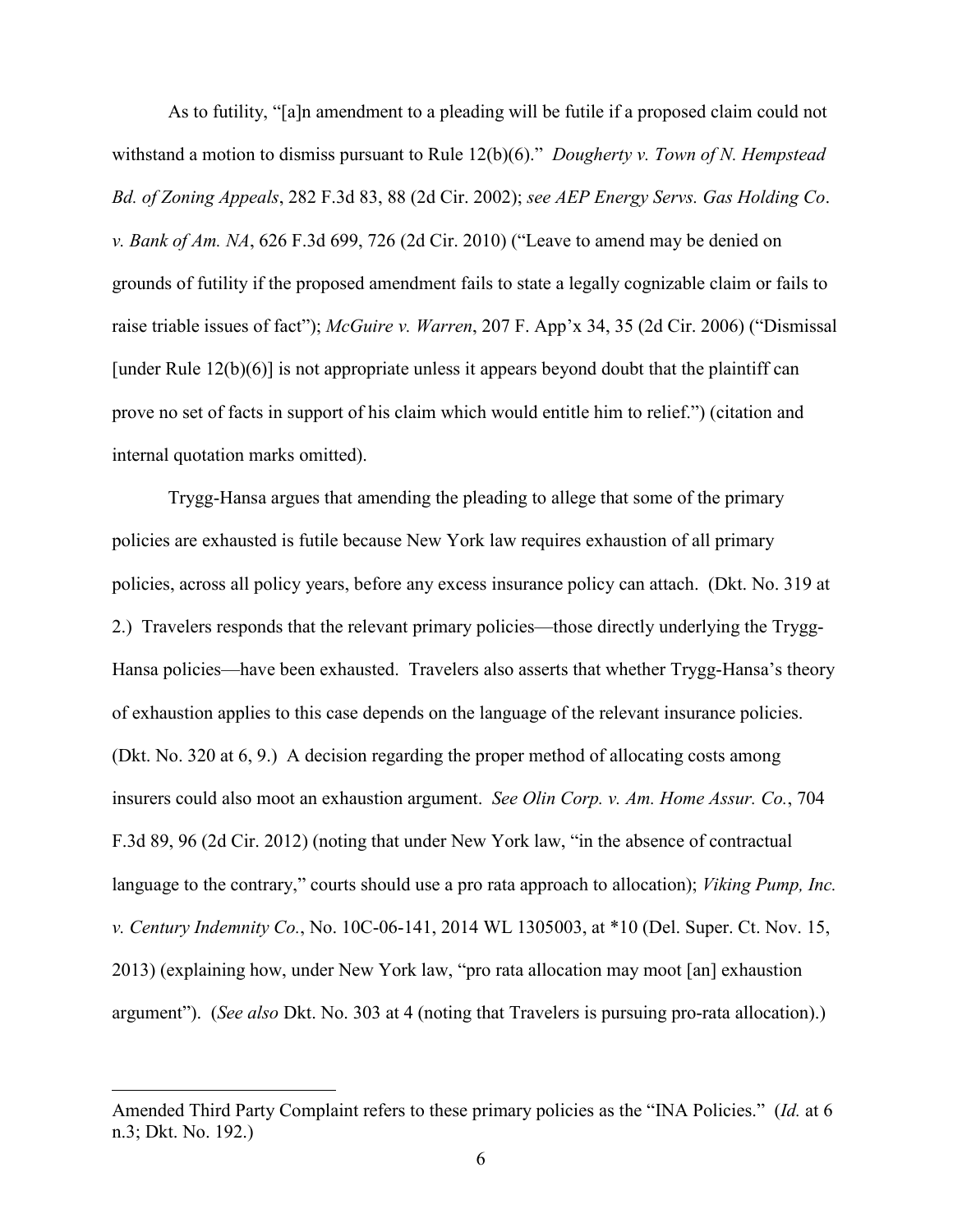Travelers' argument prevails. Under New York law, to determine the priority of insurance policies and the appropriate allocation of costs across insurers, courts "first look to the language of the policy." *Consolidated Edison Co. of New York, Inc. v. Allstate Ins. Co.*, 774 N.E.2d 687, 628 (N.Y. 2009); *see Ali v. Fed. Ins. Co.*, 719 F.3d 83, 91 (2d Cir. 2013) (examining "the relevant language in the excess policies" to determine whether those policies had attached); *Certain Underwriters v. Illinois Nat. Ins. Co.*, 99 F. Supp. 3d 400, 404 (S.D.N.Y. 2015) ("When evaluating priority of coverage, New York courts consider each applicable policy's language . . . ."); *Fieldston Prop. Owners Ass'n. Inc. v. Hermitage Ins. Co., Inc.*, 945 N.E.2d 1013, 1017 (N.Y. 2011) ("In resolving insurance disputes, we first look to the language of the applicable policies."); *Bovis Lend Lease LMB, Inc. v. Great Am. Ins. Co.*, 53 A.D.3d 140, 142 (N.Y. App. Div. 2008) (determining the priority of primary, excess, and umbrella insurance policies "[b]ased on an examination of the terms and role of each insurance policy at issue"). Whether Trygg-Hansa is liable depends on the specific terms of the policy it issued and the facts concerning primary insurers' liability for and payment of the Underlying Claims. Trygg-Hansa may ultimately have arguments against Travelers' claims. At this stage, however, Travelers has sufficiently alleged that the Trygg-Hansa policies have attached to warrant leave to amend.<sup>[4](#page-6-0)</sup>

# **III. Conclusion**

-

 For the foregoing reasons, Travelers' motion for entry of a partial final judgment under Rule 54(b) is DENIED. Because the Rule 54(b) motion is denied, Travelers' request to stay execution of the proposed partial final judgment pending appeal is also DENIED.

<span id="page-6-0"></span><sup>&</sup>lt;sup>4</sup> Trygg-Hansa requests that the Court stay this proceeding pending a decision by the New York Court of Appeals in *In re Viking Pump, Inc.*, 37 N.E.3d 104 (N.Y. 2015). That case concerns the priority of insurance coverage in disputes involving policies that contain specific provisions. Given the stage of this proceeding, and given that the specific terms of the Trygg-Hansa policies will affect any analysis of the priority of coverage in this case, the Court declines to grant a stay at this time. *Anthony L&S, LLC v. Doherty*, No. 13-CV-5495, 2014 WL 83506, at \*4 (S.D.N.Y. Jan. 8, 2014) (describing courts' inherent and "broad discretion to stay proceedings").